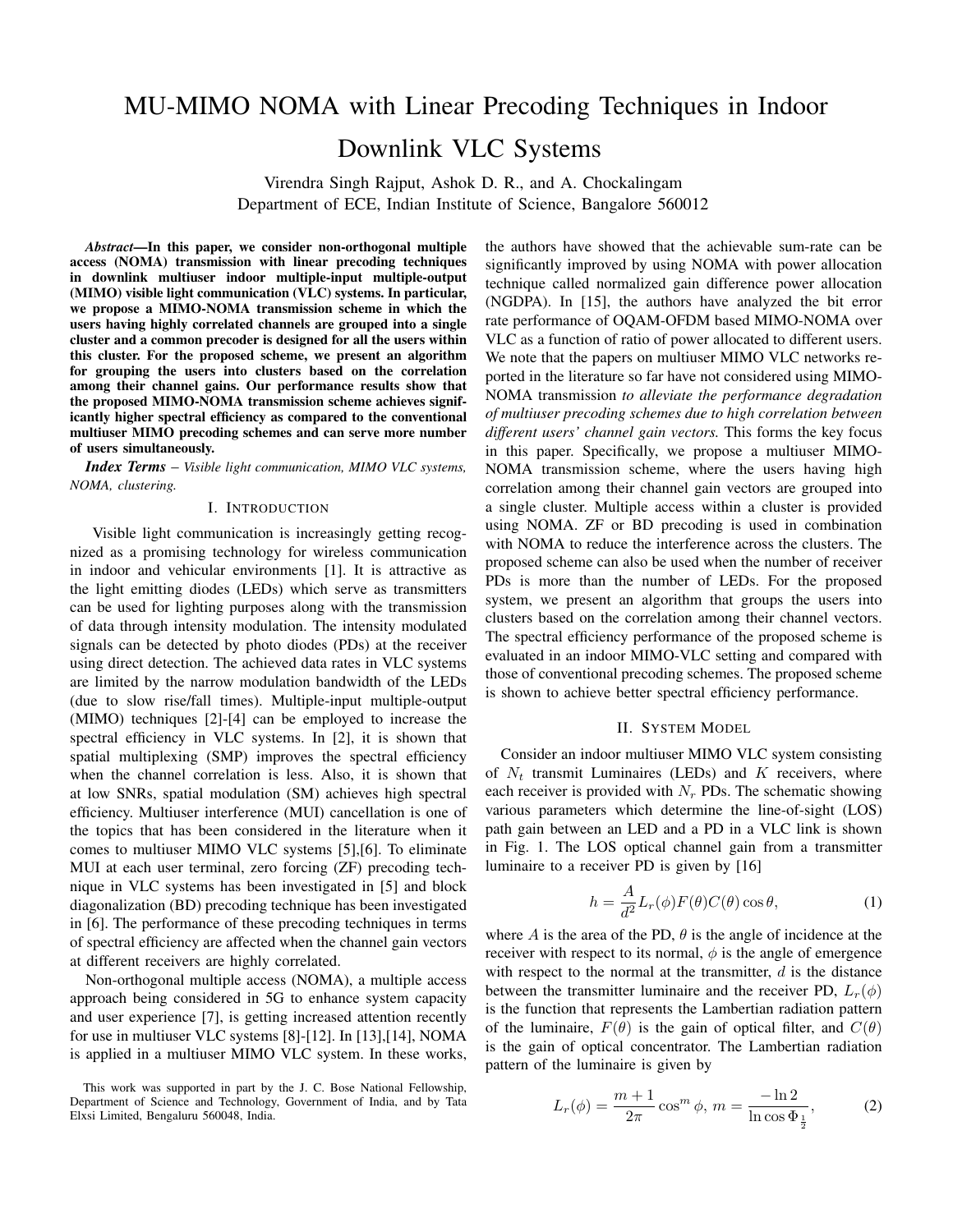

Fig. 1: Schematic showing various parameters which determine LOS path gain.

where m represents the order of Lambertian emission and  $\Phi_{\frac{1}{2}}$ is the half-power semi-angle of the transmitter luminaire. The optical concentrator gain is expressed as

$$
C(\theta) = \begin{cases} \frac{n^2}{\sin^2 \Theta}, & 0 \le \theta \le \Theta \\ 0, & \text{otherwise} \end{cases}
$$
 (3)

where *n* denotes the refractive index and  $\Theta$  is the field-of-view (FOV) of the PD.

### *A. Precoding in multiuser MIMO systems*

Let  $\mathbf{x} \in \mathbb{R}^{N_t \times 1}$  be the transmit vector, where the qth element in x is transmitted by the qth LED. Let  $\mathbf{H}_i \in \mathbb{R}^{N_r \times N_t}$  denote the channel gain matrix at the *i*th user. The received vector  $y_i$ of size  $N_r \times 1$  at the *i*th user is given by

$$
\mathbf{y}_i = a\mathbf{H}_i(\mathbf{x} + \mathbf{b}_{\text{dc}}) + \mathbf{n}_i, \ i \in \mathbb{K} = \{1, 2, 3, \cdots, K\}, \qquad (4)
$$

where  $\mathbf{b}_{\text{dc}} \in \mathbb{R}^{N_t \times 1}$  is DC-bias added to the transmit vector **x** to make transmit signal vector real and non-negative,  $a$  is the PD responsivity, and  $n_i$  is the zero mean AWGN vector at the ith user. The variance of noise vector for all the users is  $\sigma^2$ , i.e.,  $\mathbb{E}\{\|\mathbf{n}_i\|^2\} = \sigma^2$ ,  $\forall i \in \mathbb{K} = \{1, 2, 3, \cdots, K\}$ . The average transmit SNR per LED is given by

$$
\Gamma = \frac{\mathbb{E}\{\|\mathbf{x}\|^2\}}{N_t \sigma^2}.
$$
\n(5)

Precoding at the transmitter can be used to mitigate interuser interference in multiuser MIMO systems. Some of the well known precoding techniques for multiuser MIMO systems are ZF, BD, and DPC [17]. While DPC is an optimal precoding technique, it has higher complexity compared to linear precoding techniques like ZF and BD techniques. Also, the performance of DPC is worse compared to ZF and BD with imperfect channel state information (CSIT) [17]. Here, we consider ZF and BD precoding techniques for the scheme that we propose. The transmit vector x with linear precoding given by

$$
\mathbf{x} = \mathbf{W}\mathbf{u},\tag{6}
$$

where  $\mathbf{W} = [\mathbf{W}^{(1)} \ \mathbf{W}^{(2)} \ \cdots \ \mathbf{W}^{(K)}]$  is precoder matrix,  $W^{(i)}$  is precoder matrix corresponding to the *i*th user,  $u =$  $[\mathbf{u}_1^T \ \mathbf{u}_2^T \ \cdots \ \mathbf{u}_K^T]^T$  is unprecoded symbol vector, and  $\mathbf{u}_i$  is symbol vector corresponding to the ith user. Now, the received vector  $y_i$  at the *i*th user is given by

$$
\mathbf{y}_{i} = a\mathbf{H}_{i}\mathbf{W}^{(i)}\mathbf{u}_{i} + \underbrace{\sum_{j \neq i} a\mathbf{H}_{i}\mathbf{W}^{(j)}\mathbf{u}_{j}}_{\text{inter-user interference}} + \mathbf{n}_{i}, \forall i \in \mathbb{K}.
$$
\n(7)

*1) BD precoder:* In this linear precoding technique, the precoder matrix  $\mathbf{W}_{\text{BD}}^{(i)} \in \mathbb{R}^{N_t \times N_r}$  for the *i*th user is obtained from the null space of the matrix  $\tilde{\mathbf{H}}_i \in \mathbb{R}^{(KN_r-N_r)\times N_t}$ , where

$$
\widetilde{\mathbf{H}}_i = [\mathbf{H}_1^{\mathrm{T}} \ \mathbf{H}_2^{\mathrm{T}} \ \cdots \ \mathbf{H}_{i-1}^{\mathrm{T}} \ \mathbf{H}_{i+1}^{\mathrm{T}} \ \cdots \ \mathbf{H}_K^{\mathrm{T}}]^{\mathrm{T}}.
$$
 (8)

Using singular value decomposition (SVD), the precoder matrix  $\mathbf{W}_{\text{BD}}^{(i)}$  can be obtained as

$$
\tilde{\mathbf{H}}_i = [\mathbf{U}'^{(i)} \ \mathbf{U}^{(i)}] \begin{bmatrix} \Sigma^{(i)} & \mathbf{0} \\ \mathbf{0} & \mathbf{0} \end{bmatrix} [\mathbf{W}'^{(i)} \ \mathbf{W}_{\text{BD}}^{(i)}]^{\text{T}}.
$$
 (9)

Assuming that the rows of  $\tilde{H}_i$  are linearly independent, the dimension of the null space of  $\tilde{H}_i$  will be  $N_t - (KN_r - N_r)$ , which should be at least  $N_r$  to form precoder with  $N_r$  columns. Therefore, BD precoder is valid only when  $KN_r \leq N_t$ .

2) *ZF precoder:* The *ZF* precoder matrix  $\mathbf{W}_{\text{ZF}} \in \mathbb{R}^{N_t \times KN_r}$ is obtained using  $\hat{\mathbf{H}} = [\mathbf{H}_1^{\mathrm{T}} \ \mathbf{\tilde{H}}_2^{\mathrm{T}} \ \cdots \ \mathbf{H}_K^{\mathrm{T}}]^{\mathrm{T}} \in \mathbb{R}^{KN_r \times N_t}$  as

$$
\mathbf{W}_{\text{ZF}} = \hat{\mathbf{H}}^{\text{T}} (\hat{\mathbf{H}} \hat{\mathbf{H}}^{\text{T}})^{-1},\tag{10}
$$

where  $W_{ZF}$  can be represented as the concatenation of precoder matrices of the users as

$$
\mathbf{W}_{\text{ZF}} = [\mathbf{W}_{\text{ZF}}^{(1)} \ \mathbf{W}_{\text{ZF}}^{(2)} \ \cdots \ \mathbf{W}_{\text{ZF}}^{(K)}]. \tag{11}
$$

Note that precoder matrix  $W_{ZF}$  will be full rank only when  $KN_r \leq N_t$ . Hence, ZF precoder is also valid only when  $KN_r \leq N_t$ . Note that inter-user interference term in (7) is 0 for both ZF and BD precoding.

## III. PROPOSED MULTIUSER MIMO-NOMA TRANSMISSION SCHEME

When the channel gains of any two receiver PDs are highly correlated, the ZF and BD precoding do not perform well. So, we propose a NOMA transmission scheme for multiuser MIMO VLC systems, where we use combination of NOMA and precoding. The users are divided into different clusters (groups) based on correlation among their channel gain vectors. The clustering is done in such a way that the channel gain vectors of the users within any given cluster have high correlation. Multiple access across the clusters is provided using precoding and multiple access within any given cluster is provided using NOMA.

We first discuss the user clustering algorithm in Sec. III-A. Then, for the given clustering of users, we discuss the transmitter and receiver framework of the proposed scheme in Sec. III-B. For the rest of this paper, it is assumed that each of the users is provided with one receiver PD (i.e.,  $N_r = 1$ ).

### *A. Clustering algorithm*

The pseudo-code of the proposed clustering algorithm is given in Algorithm 1. The inputs to the algorithm are number of transmit LEDs  $(N_t)$ , number of receiver PDs  $(K)$ , and channel gain vectors of the receivers  $(h_1, h_2, \dots, h_K)$ , where  $h_i$  is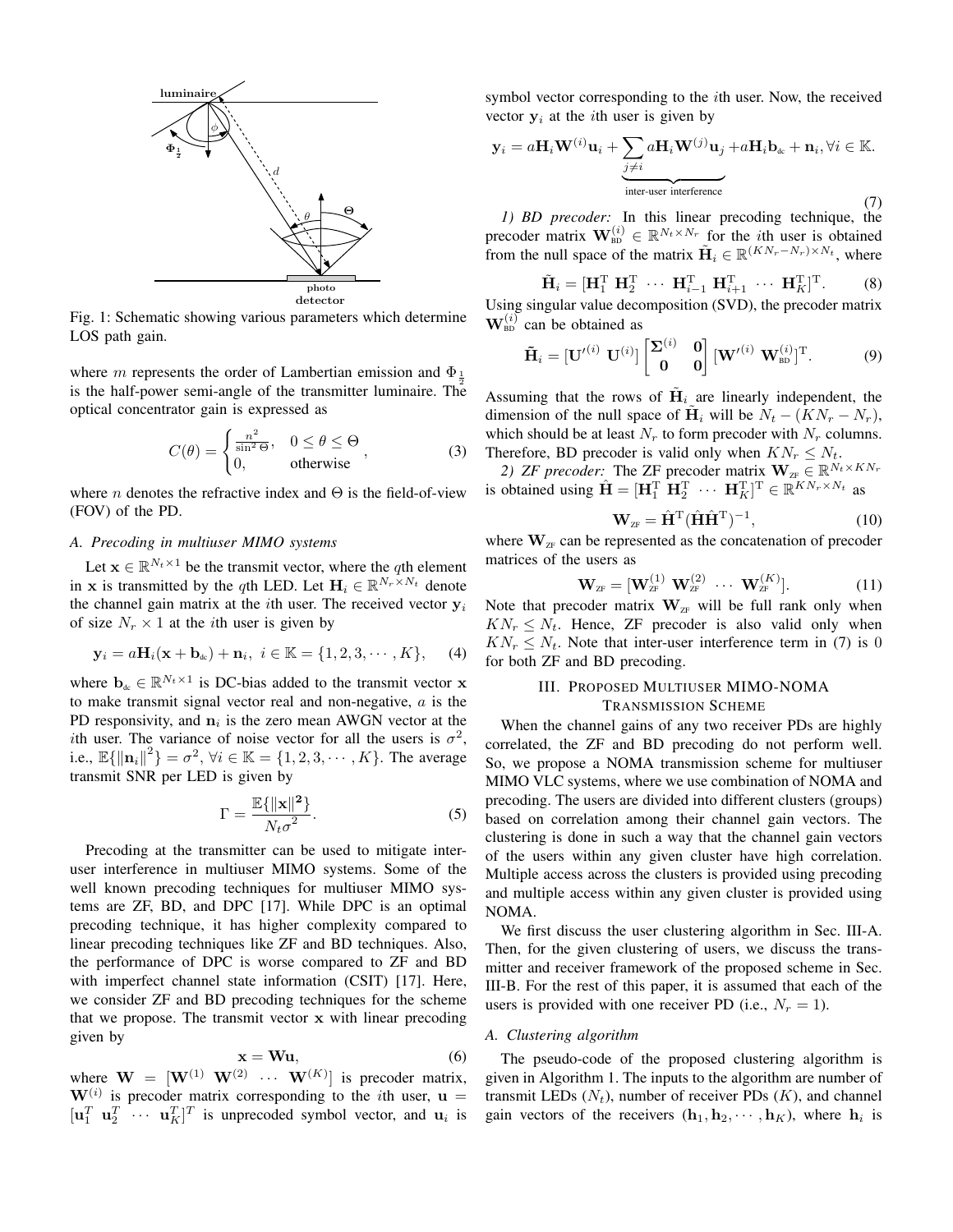$N_t \times 1$  vector containing channel gains from  $N_t$  LEDs to receiver PD of the *i*th user. Minimum number of clusters that is required  $(S_0)$  and correlation threshold  $(\rho)$  are additional inputs for the case  $N_t \geq K$ . The steps followed to cluster the users in the proposed algorithm can be split into two parts.

In the first part (steps 3-16), the number of clusters is initially chosen to be S, and S out of K users are chosen and assigned as representative users for each of these S clusters, where  $S = S_0$ if  $N_t \geq K$  and  $S = N_t$  otherwise. The representative users are chosen in such a way that the correlations between their channel gains are less.

The steps followed in the second part (steps 17-28) are listed below:

- **Step 1:** A random user is picked from the remaining  $K-S$ users.
- Step 2: The normalized cross correlations between the channel gains of the chosen user and the representative users of the clusters are computed and the representative user with which the normalized cross correlation of channel gains is maximum is determined.
- Step 3: The procedure followed in this step is different for the cases  $N_t \geq K$  and  $N_t < K$ . The procedure followed in these cases are discussed below.
- *Case 1 (* $N_t \geq K$ *):* If the normalized cross correlation of the channel gains of the chosen user and the representative user corresponding to maximum normalized cross correlation is greater than  $\rho$ , then the chosen user is assigned to the cluster in which the representative user corresponding to maximum normalized cross correlation is assigned. Otherwise, the chosen user is assigned to a new cluster and the chosen user becomes the representative user of the newly formed cluster.

*Case 2 (* $N_t < K$ *):* The chosen user is assigned to the cluster in which the representative user corresponding to maximum normalized cross correlation is assigned.

Step 4: Remaining unassigned users are picked one by one randomly and they are assigned to one of the already formed clusters or a new cluster based on 2) and 3).

Note that, at the completion of the clustering algorithm, in Case 1, the number of clusters can be more than  $S_0$ , whereas in Case 2 number of clusters is fixed to  $N_t$ . Also note that, in Case 1, if normalized cross correlation of all the possible pairs of receivers' channel gain vectors is less than  $\rho$  then every cluster will have only one user and there will be no NOMA transmission.

### *B. Transmitter and receiver framework*

In the proposed scheme, the ZF or BD precoders are obtained based on equivalent channel gain vectors of the clusters, where the equivalent channel gain vector corresponding to  $j$ th cluster  $\mathbb{C}_i$  is given by

$$
\hat{\mathbf{h}}_{j} = \frac{\sum_{k \in \mathbb{C}_{j}} \mathbf{h}_{k}}{\|\sum_{k \in \mathbb{C}_{j}} \mathbf{h}_{k}\|}, \ j \in \mathbb{R},
$$
\n(12)

Algorithm 1 User clustering algorithm

1: **Inputs:**  $N_t$ ,  $K$ ,  $\mathbf{h}_1$ ,  $\mathbf{h}_2$ ,  $\cdots$ ,  $\mathbf{h}_K$ 

- 2: **Additional inputs if**  $(N_t \geq K)$ :  $S_0$ ,  $\rho$
- 3: For all  $i, i' \in \mathbb{K} = \{1, 2, 3, \cdots, K\}$  and  $i \neq i'$  compute  $\rho_{i,i'} = (\mathbf{h}_i^{\mathrm{T}} \mathbf{h}_{i'}) / (\|\mathbf{h}_i\| \times \|\mathbf{h}_{i'}\|)$

4: 
$$
(k, k') = \operatornamewithlimits{argmin}_{i, i' \in \mathbb{K}, i \neq i'} \rho_{i, i'}
$$
\n5:  $\mathbb{R} = \{k, k'\}$ 

- 6: if  $(N_t \geq K)$
- 7:  $S = S_0$

8: **else** (i.e., 
$$
N_t < K
$$
)

9:  $S = N_t$ 

- 10: end
- 11: while  $(|\mathbb{R}| < S)$
- 12: For all  $n \in \mathbb{R}$ , and  $m \in \mathbb{K} \backslash \mathbb{R}$  compute  $\zeta_{m,n} =$  $(\mathbf{h}_n^{\mathrm{T}} \mathbf{h}_m) / (\|\mathbf{h}_n\| \times \|\mathbf{h}_m\|)$
- 13:  $l = \text{argmin} ||\boldsymbol{\zeta}_m||$ , where  $\boldsymbol{\zeta}_m = [\zeta_{m,1} \zeta_{m,2} \cdots \zeta_{m,|\mathbb{R}|}]^{\mathrm{T}}$  $m {\in} \mathbb{K} \backslash \mathbb{R}$
- 14:  $\mathbb{R} = \mathbb{R} \cup \{l\}$
- 15: end (end of 'while' loop)

16: 
$$
\mathbb{C}_j = \{j\}, \forall j \in \mathbb{R}
$$
 (assign user  $j \in \mathbb{R}$  to cluster  $\mathbb{C}_j$ )

- 17:  $\mathbb{R}' = \mathbb{R}$
- 18: while  $(|\mathbb{K}\backslash \mathbb{R}'| > 0)$
- 19: Choose a random user  $\hat{j}$  from the set  $\mathbb{K}\backslash\mathbb{R}'$
- 20:  $p = \underset{j \in \mathbb{R}}{\operatorname{argmax}} \rho_{j,\hat{j}}, \ \rho_{p,\hat{j}} = \underset{j \in \mathbb{R}}{\operatorname{max}} \rho_{j,\hat{j}}$

21: if 
$$
(N_t < K)
$$
 or  $(\rho_{p,\hat{j}} \ge \rho)$ 

22: 
$$
\mathbb{C}_p = \mathbb{C}_p \cup {\hat{j}}, \mathbb{R}' = \mathbb{R}' \cup {\hat{j}}
$$

- 23: else
- 24:  $\mathbb{R} = \mathbb{R} \cup {\hat{j}}, \mathbb{R}' = \mathbb{R}' \cup {\hat{j}}$
- 25:  $\mathbb{C}_{\hat{i}} = {\hat{j}}$ , (new cluster formed )
- 26: end (end of 'if-else' conditional statement)
- 27: end (end of 'while' loop)
- 28: **Output:** Clusters  $\mathbb{C}_i$ 's,  $j \in \mathbb{R}$

where  $h_k$  is the channel gain vector of the kth user in cluster  $\mathbb{C}_j$ . Now, the transmit vector is given by

$$
\mathbf{x} = \mathbf{W} \Bigg[ \sum_{k_1 \in \mathbb{C}_1} \sqrt{p_{k_1}} u_{k_1} \sum_{k_2 \in \mathbb{C}_2} \sqrt{p_{k_2}} u_{k_2} \cdots \Bigg]
$$

$$
\sum_{k_S \in \mathbb{C}_S} \sqrt{p_{k_S}} u_{k_S} \Bigg]^{\mathrm{T}}, \quad (13)
$$

where  $u_{k_j}$  is the modulation symbol of the  $k_j$ th user of cluster  $\mathbb{C}_j$ ,  $p_{k_i}$  is the power allocated to the  $k_j$ th user of cluster  $\mathbb{C}_j$ , and W is either ZF or BD precoder obtained using equivalent channel gain vectors  $\hat{\mathbf{h}}_1$ ,  $\hat{\mathbf{h}}_2$ ,  $\cdots$ ,  $\hat{\mathbf{h}}_S$ . For a given cluster  $\mathbb{C}_j$ , the transmit power  $p_{k_j}$ s are obtained using GRPA [11]. That is, in a given cluster, the powers are allocated based on the norms of the channel gains. The user with highest norm of the channel gain will be allocated least power and the user with lowest norm of the channel gain will be allocated highest power.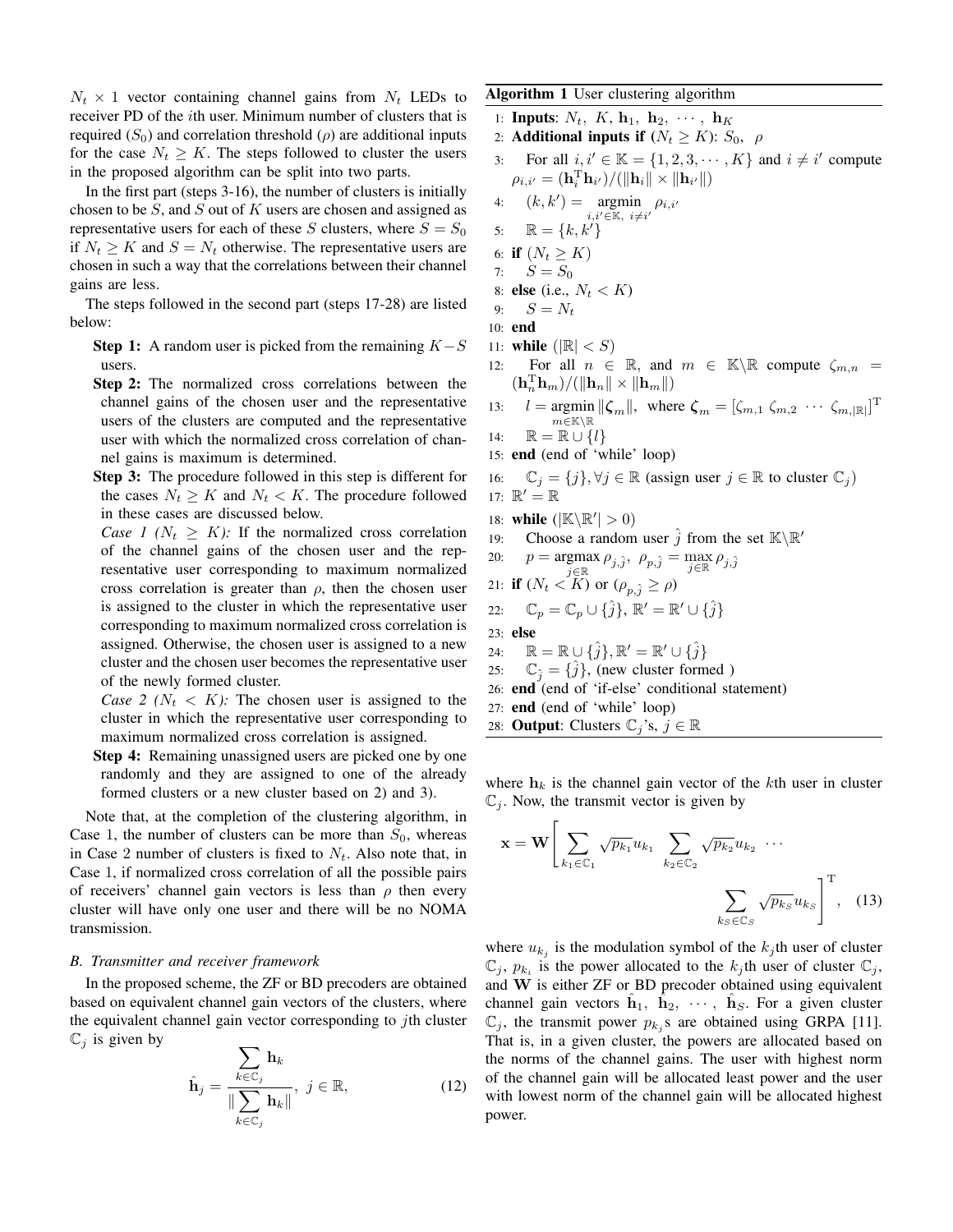| Parameters             | Notation         | Value                                               |  |  |
|------------------------|------------------|-----------------------------------------------------|--|--|
| User height            | $d_r$            | $0.85$ m                                            |  |  |
| Transmitter LED height | $d_t$            | 3 <sub>m</sub>                                      |  |  |
| Room dimension         |                  | $6 \text{ m} \times 4 \text{ m} \times 3 \text{ m}$ |  |  |
| Half power semi-angle  | $\Phi_1$         | 60 <sup>o</sup>                                     |  |  |
| PD field of view       | $\Theta$         | $80^\circ$                                          |  |  |
| Area of PD             | А                | $10^{-4}$ $m^2$                                     |  |  |
| Responsivity of PD     | $\alpha$         | $\overline{0.3}$ A/W                                |  |  |
| Gain of optical filter |                  |                                                     |  |  |
| Refractive index       | $\boldsymbol{n}$ |                                                     |  |  |

TABLE I: Simulation parameters.

| Luminaires number |  |  |  |
|-------------------|--|--|--|
| X-axis (m)        |  |  |  |
| Y-axis $(m)$      |  |  |  |
| Z-axis (m)        |  |  |  |

TABLE II: Luminaires locations.

The received signal at the  $k_j$ th user of the cluster  $\mathbb{C}_j$  after compensating for the DC-bias term is given by

$$
y_{k_j} = a\alpha_{k_j} \underbrace{\sum_{k'_j \in \mathbb{C}_j} \sqrt{p_{k'_j}} u_{k'_j}}_{\text{NOMA sym. to } j\text{th clus.}} + I_{k_j} + n_{k_j}, \forall k_j \in \mathbb{C}_j, j \in \mathbb{S},
$$

(14) where  $\alpha_{k_j} = \mathbf{h}_{k_j}^{\mathrm{T}} \mathbf{w}_j$ ,  $n_{k_j}$  is AWGN at  $k_j$ th receiver of cluster  $\mathbb{C}_j$ ,  $\mathbf{w}_j$  is jth column of precoder matrix  $\mathbf{\dot{W}}$ , and  $I_{k_j}$  represents the interference from the users of other clusters, which is given by

$$
I_{k_j} = a \mathbf{h}_{k_j}^{\mathrm{T}} \sum_{j' \neq j} \mathbf{w}_{j'} \sum_{k_{j'} \in \mathbb{C}_{j'}} \sqrt{p_{k_{j'}}} u_{k_{j'}}.
$$
 (15)

Each user's receiver performs successive interference cancellation (SIC) decoding ignoring the interference from the users of other clusters. In any given cluster, the users are decoded in ascending order of norm of their channel gain vectors. Although the users within the clusters have high channel correlation, the norm of their channel gains may be different. Since the effectiveness of the SIC decoding is mainly determined by norm of the channel gains, grouping highly correlated users in one cluster may not affect the effectiveness of SIC decoding. With SIC decoding, the received SINR for the  $k_j$ th user of cluster  $\mathbb{C}_j$ , assuming  $p_1 \geq p_2 \geq \cdots \geq p_{K_j}$  is given by

$$
\gamma_{k_j} = \frac{a^2 (\alpha_{k_j})^2 p_{k_j}}{a^2 \left(\alpha_{k_j}^2 \sum_{r=k_j+1}^{K_j} p_r + \xi \alpha_{k_j}^2 \sum_{\hat{r}=1}^{k_j-1} p_{\hat{r}} + I_{k_j}^2\right) + \sigma^2},
$$
 (16)

where  $\xi$  denotes residual factor which accounts for interference due to incorrectly decoded symbols corresponding to users  $1, 2, \dots, k_j - 1$  [19] and  $\sigma^2$  is AWGN variance. The spectral efficiency (in b/s/Hz) of the  $k_j$ th user of cluster  $\mathbb{C}_j$  is given by

$$
\eta_{k_j} = \frac{1}{2} \log_2 (1 + \gamma_{k_j}). \tag{17}
$$

### IV. RESULTS AND DISCUSSIONS

In this section, we present the spectral efficiency performance of the proposed multiuser MIMO-NOMA scheme in comparison with that of conventional multiuser MIMO precoding scheme (with out NOMA). The parameters considered for the



Fig. 2: Spectral efficiency of the proposed scheme using ZF and BD techniques as a function of correlation threshold  $\rho$  for different values of  $S_0$ .



Fig. 3: Spectral efficiency of the proposed scheme and conventional multiuser MIMO precoding using ZF and BD techniques as a function of average transmit SNR per LED for  $N_t = 6$ and  $K = 6$ .

simulations are given in Table I. The locations of the luminaires are specified in Table II. The spectral efficiency performance plots in Figs. 2, 3, 4, 5 and 6 are obtained by averaging over large number of user locations that are generated using uniform random distribution.

In Fig. 2, we compare the spectral efficiency of the proposed scheme with  $S_0 = 1$ ,  $S_0 = 2$ ,  $S_0 = 3$ ,  $S_0 = 4$ , and  $S_0 = 5$  for different values of correlation threshold  $\rho$ , where the transmit SNR is taken as 130 dB and the number of users is  $K = 6$ . As  $N_t = 6$  and  $K = 6$ , the considered example belongs to the case  $N_t \geq K$ . It can be observed from Fig. 2 that the performance of the proposed scheme using ZF is best for  $S_0 = 4$  and  $\rho = 0.85$ , and the proposed scheme using BD is best for  $S_0 = 4$  and  $\rho = 0.9$ . It can also be observed that the proposed scheme using ZF precoding technique for  $S_0 = 4$  performs best among all the cases for  $\rho \leq 0.85$ . With these values of  $S_0$  and  $\rho$ , proper balance between precoding and NOMA is achieved.

Next, in Fig. 3, we compare the spectral efficiency of the proposed scheme with multiuser MIMO precoding as a function of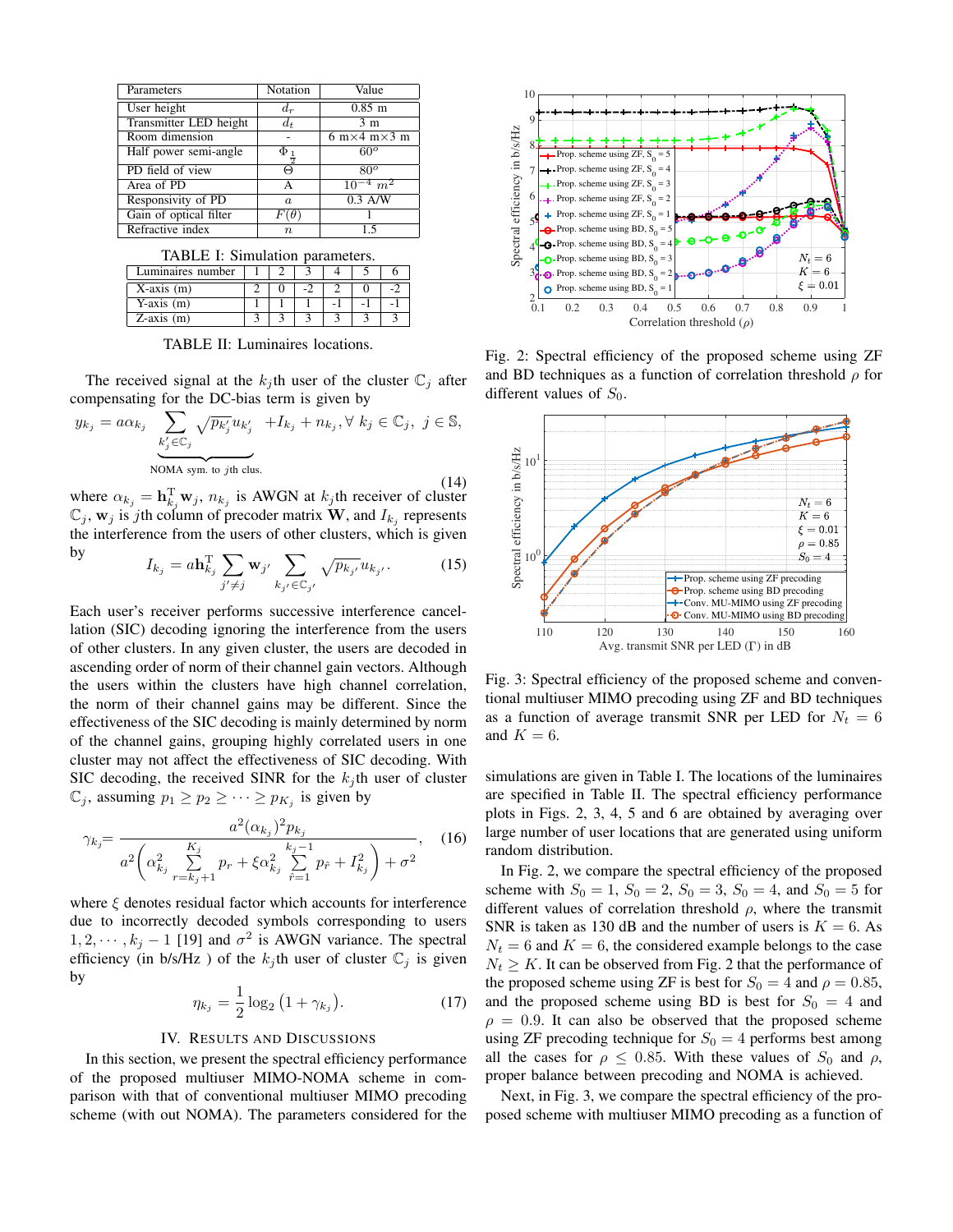

Fig. 4: Spectral efficiency of the proposed scheme and conventional multiuser MIMO precoding using BD and ZF techniques as a function of average transmit SNR per LED for  $N_t = 6$ and  $K = 12$ .

transmit SNR for  $K = 6$  users and  $S_0 = 4$ , where  $\rho = 0.85$ . It can be observed that the proposed scheme shows better spectral efficiency than conventional multiuser MIMO precoding using both ZF and BD techniques at relatively low average transmit SNR per LED values (i.e., the proposed scheme performs better than multiuser MIMO precoding using ZF precoding technique for average transmit SNR per LED less than or equal to 152 dB and using BD precoding technique for average transmit SNR less than or equal to 135 dB). The gain in the spectral efficiency for the proposed scheme as compared to multiuser MIMO using  $ZF$  precoding at transmit  $SNR = 130$  dB is about 4.3 b/s/Hz, and gain in the spectral efficiency for the proposed scheme using BD precoding technique is about 0.6 b/s/Hz. The interference from users of other clusters is more at high SNR values. So, the performance of the proposed scheme is worse than conventional precoding in which there is no interference from the other users. However, at low average transmit SNR per LED values, the interference from users of other clusters is negligible and the proposed scheme performs better compared to conventional precoding schemes by using NOMA to provide multiple access across highly correlated users.

Next, in Fig. 4, we present the spectral efficiency of MIMO-NOMA with the proposed scheme and conventional multiuser MIMO precoding for  $K = 12$  and  $N_t = 6$ . As  $N_t = 6$ and  $K = 12$ , the considered example belongs to the case  $N_t < K$ . Note that the conventional multiuser MIMO precoding techniques can only serve at most  $N_t$  users in a given time slot, whereas the proposed scheme can serve all the  $K$  users simultaneously. So, under this case for conventional multiuser MIMO precoding, the transmitter needs  $\lceil K/N_t \rceil$  time slots to serve all  $K$  users. Therefore, for this case, we compare performance of the proposed scheme with conventional precoding scheme where at each time slot  $N_t$  users are chosen randomly (assuming uniform distribution) without replacement from K users. It can be observed from Fig. 4 that the proposed scheme outperforms conventional multiuser MIMO with ZF precoding as well as BD precoding schemes. For example, the gain in



Fig. 5: Spectral efficiency of MIMO-NOMA with proposed clustering, random clustering, gain based clustering using ZF technique, and no clustering as a function of average transmit SNR per LED for  $N_t = 6$  and  $K = 6$ .



Fig. 6: Spectral efficiency of MIMO-NOMA with proposed clustering, random clustering, gain based clustering using ZF techniques, and no clustering as a function of average transmit SNR per LED for  $N_t = 6$  and  $K = 12$ .

the spectral efficiency for the proposed scheme as compared to conventional multiuser MIMO with ZF precoding is about 3.5 b/s/Hz and with BD precoding is about 3 b/s/Hz for an average transmit SNR per LED of 130 dB.

Note that the effective channel matrix (matrix containing effective channel vectors of clusters as rows, i.e.,  $[\hat{h}_1 \ \hat{h}_2 \cdots \hat{h}_S]^T$  for the proposed scheme for the case  $N_t \ge K$ is a fat matrix and the effective channel matrix for the proposed scheme for the case  $N_t < K$  is a square matrix. So, ZF precoder will be pseudo-inverse of effective channel matrix and BD precoder with suitable scaling of columns will also be pseudo-inverse (as the each user has one PD) of effective channel matrix for the case  $N_t \geq K$ , and ZF precoder will be inverse of effective channel matrix and BD precoder with suitable scaling of columns will be inverse of effective channel matrix for the case  $N_t < K$ . As pseudo-inverse is not unique and inverse is unique and since the columns of ZF matrix are normalized to ensure uniform power from all the LEDs, the ZF and BD precoders will be same for the case  $N_t < K$  and